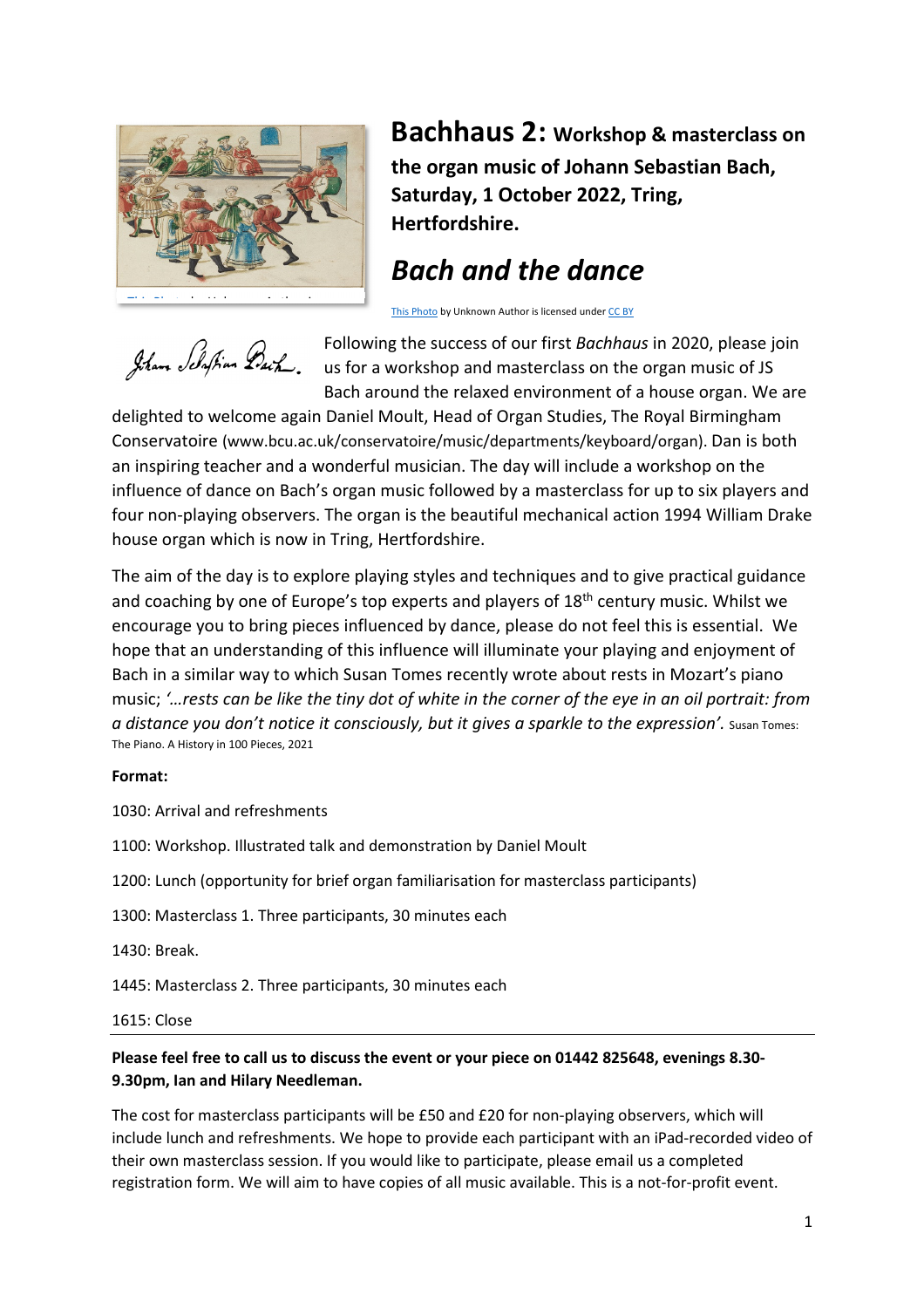#### **Daniel Moult**



"Daniel Moult is an astounding organist." (Fanfare)

Daniel Moult, "one of the finest organists of our time" (The Organ), is an acclaimed concert organist, film presenter and recording artist. His musicianship has been praised as "exhilarating" (Gramophone), "dazzling" (The Organ), and "formidable" (Organists' Review). He plays "with intelligence, agility, and a lightly worn but altogether becoming authority" (Choir and Organ). Based in London, he is the Head of Organ at the Royal Birmingham Conservatoire, and leads masterclasses, workshops and courses around the world.

Daniel performs regularly throughout the UK, Europe, Asia and Australia. He has performed on various CDs and DVDs, including as concerto soloist on Signum Classics' Handel at Vauxhall. He has pioneered the use of film as a means of promoting organ music, and is the presenter and performer of the massive seven-disc boxset, The English Organ. This history of instruments and repertoire spans 500 years and 33 locations. "Simply put, this is one of the most important organ recordings of all time" (Fanfare). "Every one of his performances here is highly recommendable" (Gramophone).

Born in Manchester, Daniel studied at Oxford University and the Amsterdam Conservatorium. He has published several editions, including various organ anthologies for Bärenreiter. He broadcasts frequently on BBC television and radio and has recorded for various record labels including Fugue State, Signum, Regent, and Sony BMG.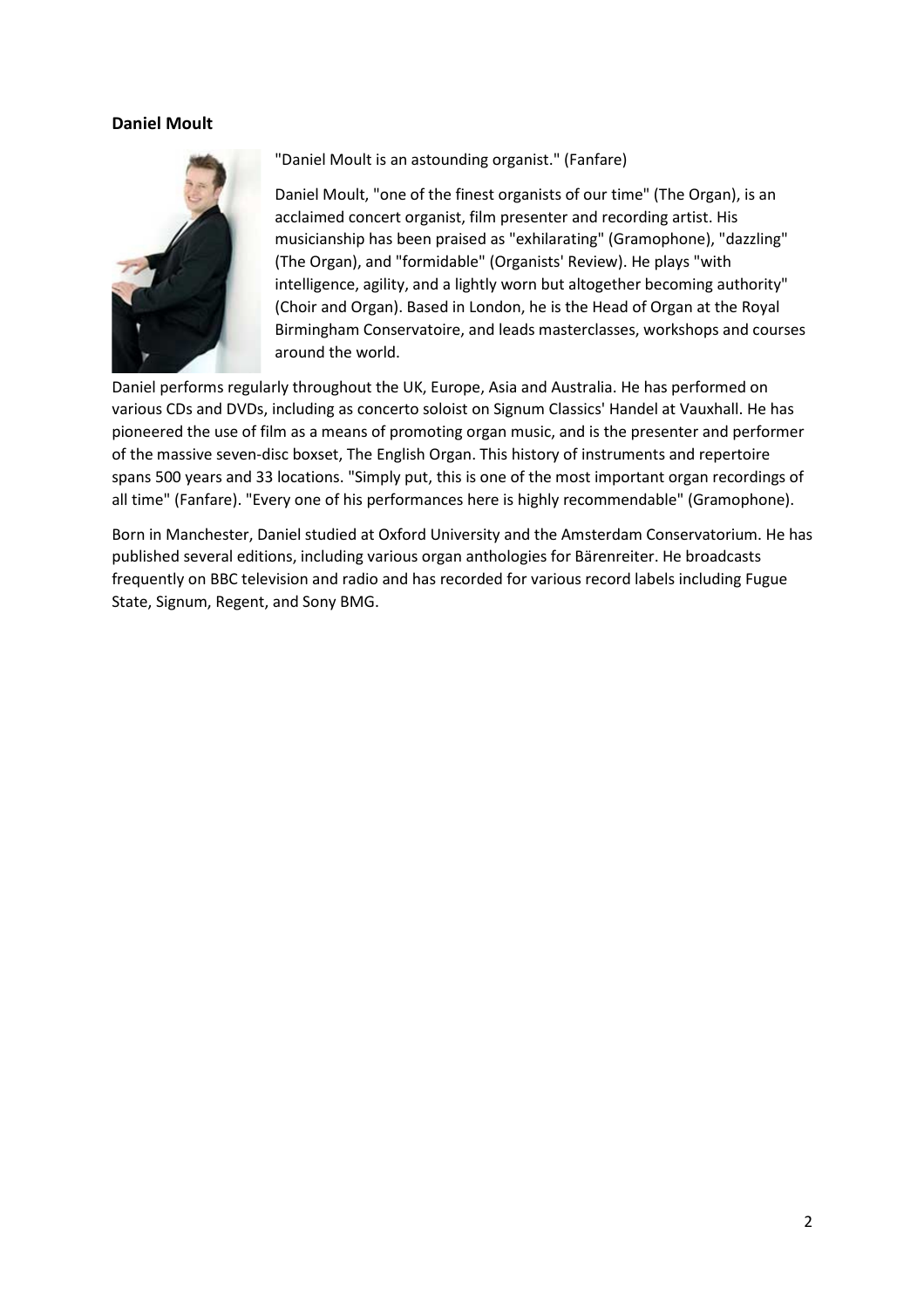## **1994 William Drake house organ**



| Manual I GG/AA $-g3$   | Manual II $C - g^3$              | Pedals $C - d1$                                                 |
|------------------------|----------------------------------|-----------------------------------------------------------------|
| Stopt Diapason (8')    | Stopt Diapason (8')              | *Pedal Pipes (16')                                              |
| Principal (4')         | Flute $(4')$                     |                                                                 |
| Twelfth (2 2/3')       |                                  |                                                                 |
| Fifteenth (2')         |                                  |                                                                 |
| Tierce $(13/5')$       |                                  |                                                                 |
| Temperament: Grosvenor | Couplers: I/P, II/P, II/I from g |                                                                 |
|                        |                                  | $*(C - F# as 5 1/3, G - d1 as 8ve tr. from I, additional$<br>G# |